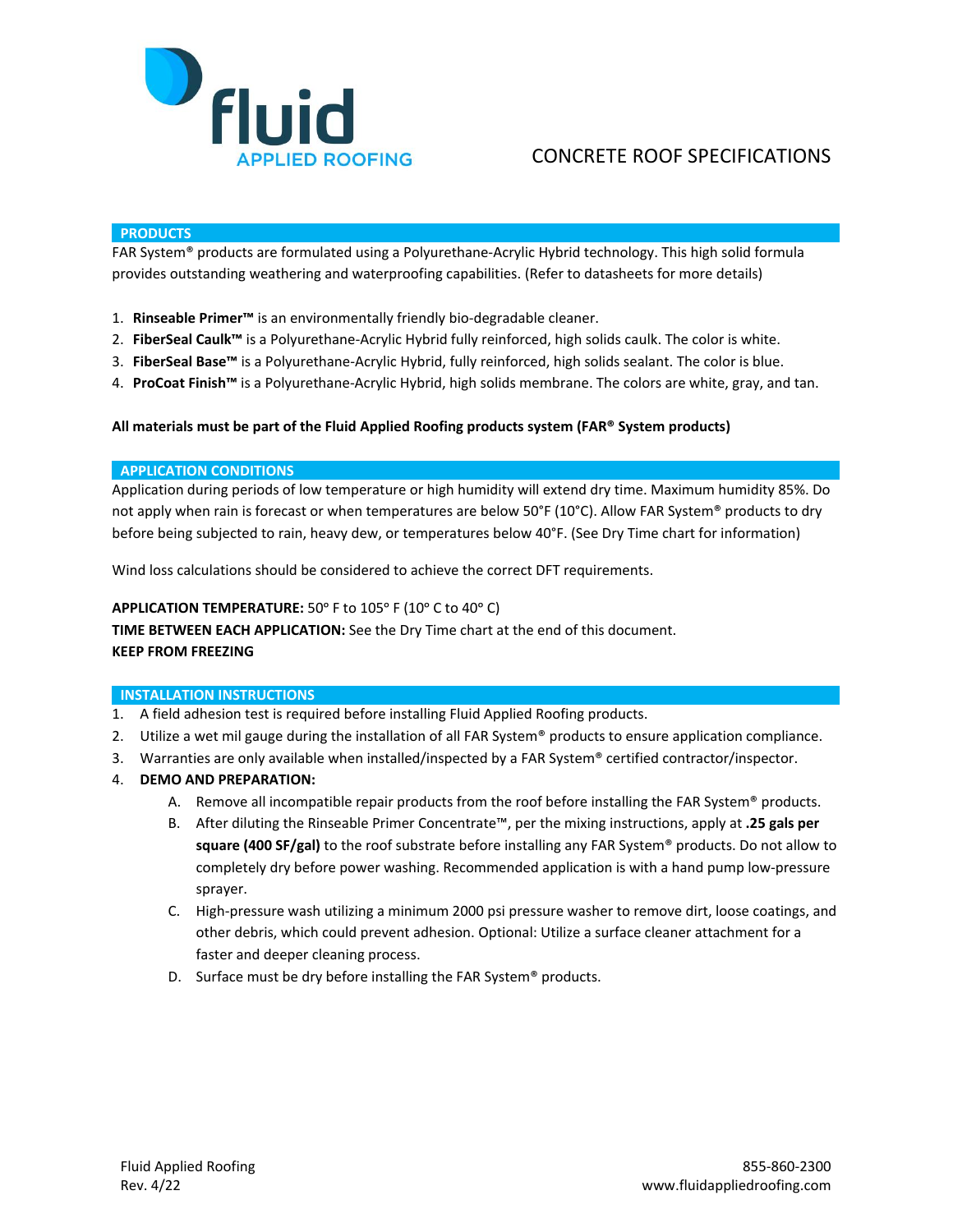

# CONCRETE ROOF SPECIFICATIONS

# 5. **LEAK-PROOFING APPLICATION:**

Spray apply FiberSeal Base™ over the entire roof. For best results set pressure between 1000-1600 psi and spray material into open gaps at seams, flashings, and penetrations, then over the entire roof.

- A. **10 Year Warranty:** Apply 1.75 gals per square.
- B. **15 Year Warranty:** Apply 1.75 gals per square.
- C. **20 Year Warranty:** Apply 1.75 gals per square. **NOTE: Requires pre-approval.**

# 6. **FLUID MEMBRANE APPLICATION:**

Spray apply ProCoat Finish™ over the entire roof.

- A. **10 Year Warranty:** Apply 1.5 gals per square.
- B. **15 Year Warranty:** Apply 1.75 gals per square.
- C. **20 Year Warranty:** Apply 2 gals per square. **NOTE: Requires pre-approval.**

## **MIXING INSTRUCTIONS**

Mixing required.

# **EQUIPMENT RECOMMENDATIONS**

SPRAY EQUIPMENT: For spray application, we recommend using a Graco GH 833 or equal.

TIPS: The recommended tip size for the FiberSeal Base™ application is .043 and the recommended tip size for ProCoat Finish™ is .031. The fan width is based on application and preference.

# **PACKAGING INFORMATION**

5 gallons (18.9 L) 55 gallons (208.1 L) 275 gallons (1040.9 L)

### **WARRANTY**

This product is manufactured in accordance with ISO 9001-2008 standards. Seller and manufacturers' only obligation shall be to replace such quantity of the product proved to be defective. Neither seller nor manufacturer shall be liable for any injury, loss, or damage, direct or consequential, arising from the use or the inability to use the product for their intended use. The user assumes all risk and liability. Color fade is not covered under warranty.

#### **DISCLAIMER**

The information and recommendations outlined in this product data sheet are based upon tests conducted by or on behalf of Fluid Applied Roofing, LLC. Such information and recommendations set forth herein are subject to change and pertain to the product offered at the time of the publication. Consult your Fluid Applied Roofing representative to obtain the most current Product Data information.